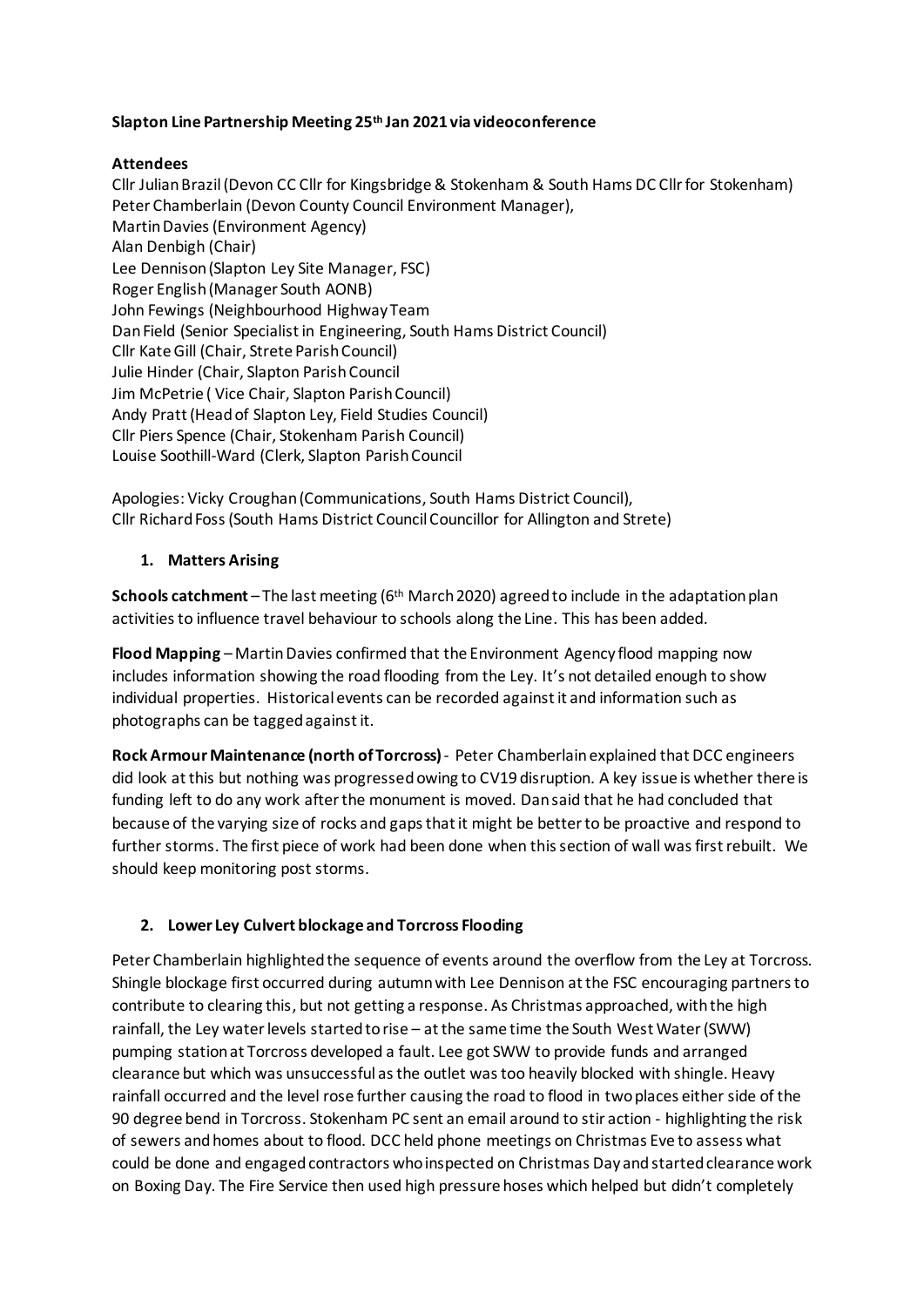clear. The next step would have been to dam off the Ley end of the culvert and pump out the water making it safe to remove shingle manually. The contractors were stood down and in the meantime the flow gradually increased from a small trickle until it completely cleared the remaining shingle. Temporary tidal flaps were installed at the outlet on 7<sup>th</sup> Jan to stop shingle going into the culvert.

DCC will arrange a more permanent solution – some of the flap hinges have fatigue cracked and will be replaced. The current flaps will be replaced with aluminium flaps which DCC will fund and implement. DCC also proposes to make some mods to the inlet trash screen installed by the FSC making access easier if it needs to be pumped out. DCC would pay to do this also further investigation to see if there's anything else that can be done to prevent the problem occurring. DCC have produced a draft contingency plan for the culvert itself to handle in a safe manner; which includes the recommendation of damming off the inlet and pumping the water out of the culvert. This will be passed to Stokenham PC via the Devon Community Resilience forum.

Piers Spence thanked Peter and his team for getting things sorted – expectations were more than fulfilled! Piers said the problem was partly the Ley filling and flooding but also water coming down the hill behind Florence cottages. Potential problem is that people have traditionally cleared the culver with shovels when a digger has failed which it is potentially risky and we don't know how easy it's going to be to clear in front of the flaps when they block.

Lee suggested making the flaps lockable whilst clearing to hold back any dangerous flow. He also proposed an additional new overflow in the middle of the beach. Peter said this was considered but major engineering expertise and getting consents etc would be highly expensive and wouldn't be undertaken lightly. The engineers view was that we have a very serviceable culvert albeit with problems.

Andy Pratt asked if it should have more regular monitoring to watch for shingle build up which gets worse the longer left gets worse? Piers commentedthat one good 3-day storm could block it. Could a duct be drilled higher up? Jim McPetrie noted that there is an additional outlet on the Torcross Hotel side which occasionally also drains out.

Lee Dennison said the SWW equipment failed at the same time as the flooding and SWW have agreed in principle to contribute to the funding. A typical cost of £700 to get the machine in place bringing it from Beesands at low tide and tracking across with a 4-hour window. The machine is always set to one side when they are clearing.

If this happened twice per year a budget of £1500 per year would be needed. SWW, PCs and other partners could contribute. Clearly if damming and pumps were required costs would be higher.

### **Actions**:

- Lee to approach SWW for a contribution and pass on results of this to Alan to negotiate any shortfall from other partners for contributions to this.
- Peter to take suggestion on being able to lock the gates whilst clearing them to engineering team.

### **3. Moving the Monument**

Peter - No progress since March last year as a result of CV19. There is a complete design and completed assessmentsbut no planning permission or detailed landowner agreements from FSC as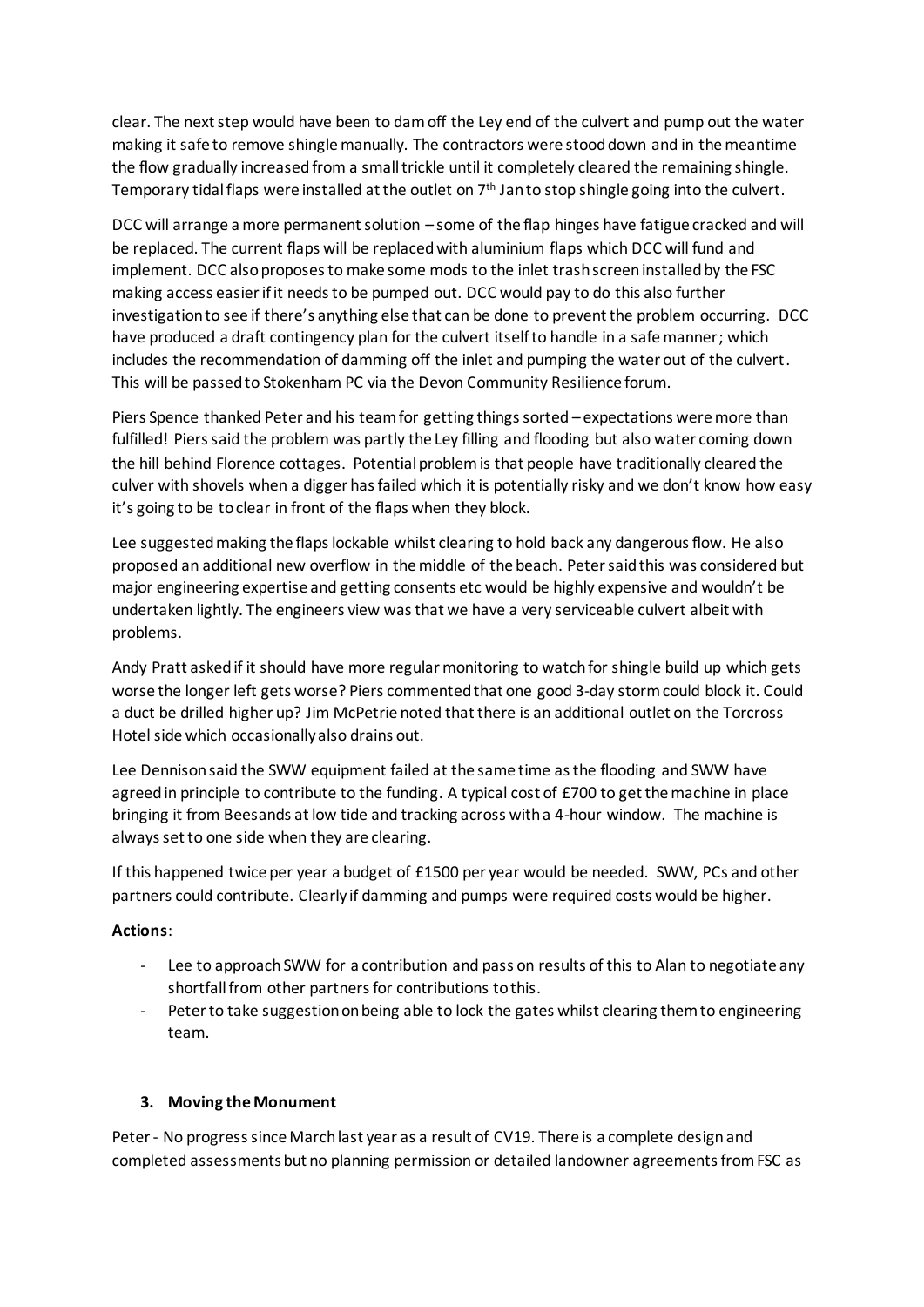yet. The latter was lacking a maintenance agreement from Parish Councils (in the monument catchment area those affected by the evacuation) - agreed in principle but not firmed up.

The money to cover the costs of moving will be carried forward.

## **Actions:**

- Peter to identify colleague to submit planning permission and get project back to live status with engineers.
- Kate Gill to agree with Lee at the FSC: costs and methods, then agree pro-rata contributions for PCs. Strete PC clerk to draw up agreement.

## **4. Recruiting Adaptation Manager**

Roger explained that with the exceptional demands of this year including CV19 and a huge public enquiry that he had not been able to pursue the recruitment process.

Workload is clearer from next week onwards – now ready to move forward on this and to coordinate diaries between Roger, Peter and Martin for interview dates. Hope to have someone in post for new financial year.

Martin said that committee updated on delays so money rolled forward into next year.

**Actions:** Roger to resume recruitment process

## **5. South West Coast Path Torcross cliff section repairs**

Peter explained that the Coast Path over Limpet Rocks (Stokenham footpath 29) which used to go up the cliffs and towards Beesands was damaged in storm Emma in 2018, had to be closed and was replaced with an alternative. The original plan to reinstate in 2018 had been delayed with discussions about the England Coast Path. The alternative path currently goes inland a short way the other side of the old hotel and up a quite steep climb. Natural England didn't agree this was a satisfactory solution and wanted reinstatement of the original route. The funding is from the Rural Development Programme for England (RDPE). Devon Public rights of way colleagues haven't been able to do this yet - they are negotiating with the SW Coast Path Association to do this. The design work is complete but it will require MMO environmental consent related to the base of the cliff. Plans are being progressed though no date yet available.

A comment was made that this repair sounded expensive and queried if the funds could be used for other purposes. Peter responded that the funds were agreed for this, it was a high profile national path and that the improvements would improve access for people who have difficulty with the current steep and narrow access.

### **6. Update on Memorial Car Park from Summer 2020**

The Memorial Car Park toilets were removed owing to septic tank damage by erosion during Storm Emma.

Dan Field reported that there was a meeting in SHDC to consider if toilets should be replaced in another location nearby – money was assigned to that aspiration in the programme but no further progress.

Julie Hinder reported that there were lots of complaints about defecation on the path from residents and visitors during the summer and that the barrier hasn't stopped day vans coming in.